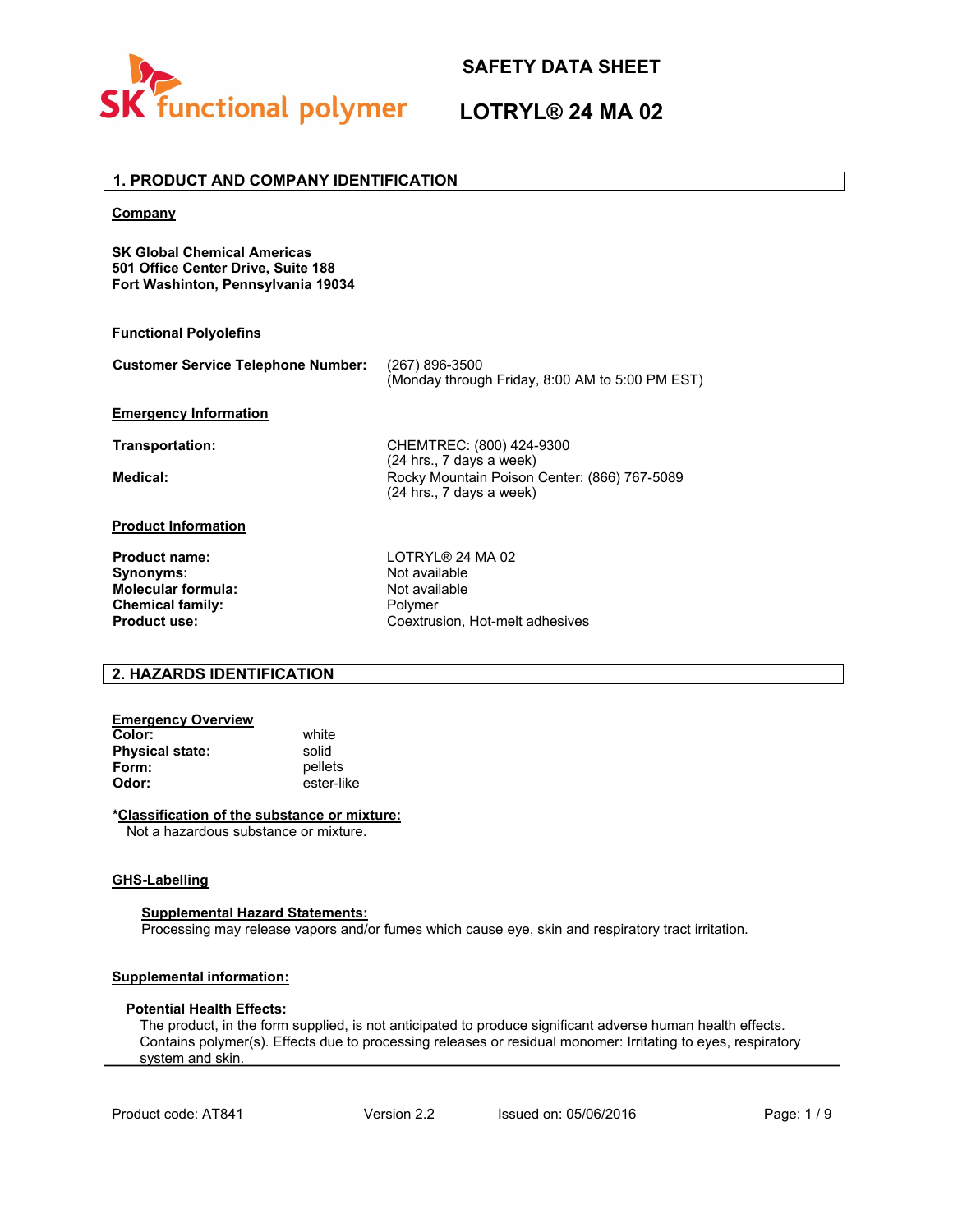# unctional polymer

# **SAFETY DATA SHEET**

# **LOTRYL® 24 MA 02**

Prolonged or repeated exposure may cause: headache, drowsiness, nausea, weakness.(severity of effects depends on extent of exposure) .

#### **Other:**

Handle in accordance with good industrial hygiene and safety practice. (pellets/granules) This product may release fume and/or vapor of variable composition depending on processing time and temperature.

## **3. COMPOSITION/INFORMATION ON INGREDIENTS**

| <b>Chemical Name</b> | CAS-No.      | Wt/Wt | <b>GHS Classification**</b> |
|----------------------|--------------|-------|-----------------------------|
| Proprietary polymer  | Proprietary* | >99%  | Not classified              |

\*\*For the full text of the H-Statements mentioned in this Section, see Section 16.

## **4. FIRST AID MEASURES**

#### **4.1. Description of necessary first-aid measures:**

#### **Inhalation:**

If inhaled, remove victim to fresh air.

#### **Skin:**

In case of contact, immediately flush skin with plenty of water. If molten polymer gets on the skin, cool rapidly with cold water. Do not peel solidified product off the skin. Obtain medical treatment for thermal burns. Remove material from clothing. Wash clothing before reuse. Thoroughly clean shoes before reuse.

#### **Eyes:**

Immediately flush eye(s) with plenty of water. Obtain medical treatment for thermal burns.

#### **Ingestion:**

If swallowed, DO NOT induce vomiting. Get medical attention. Never give anything by mouth to an unconscious person.

#### **4.2. Most important symptoms/effects, acute and delayed:**

For most important symptoms and effects (acute and delayed), see Section 2 (Hazard Statements and Supplemental Information) and Section 11 (Toxicology Information) of this SDS.

#### **4.3. Indication of immediate medical attention and special treatment needed, if necessary:**

Unless otherwise noted in Notes to Physician, no specific treatment noted; treat symptomatically.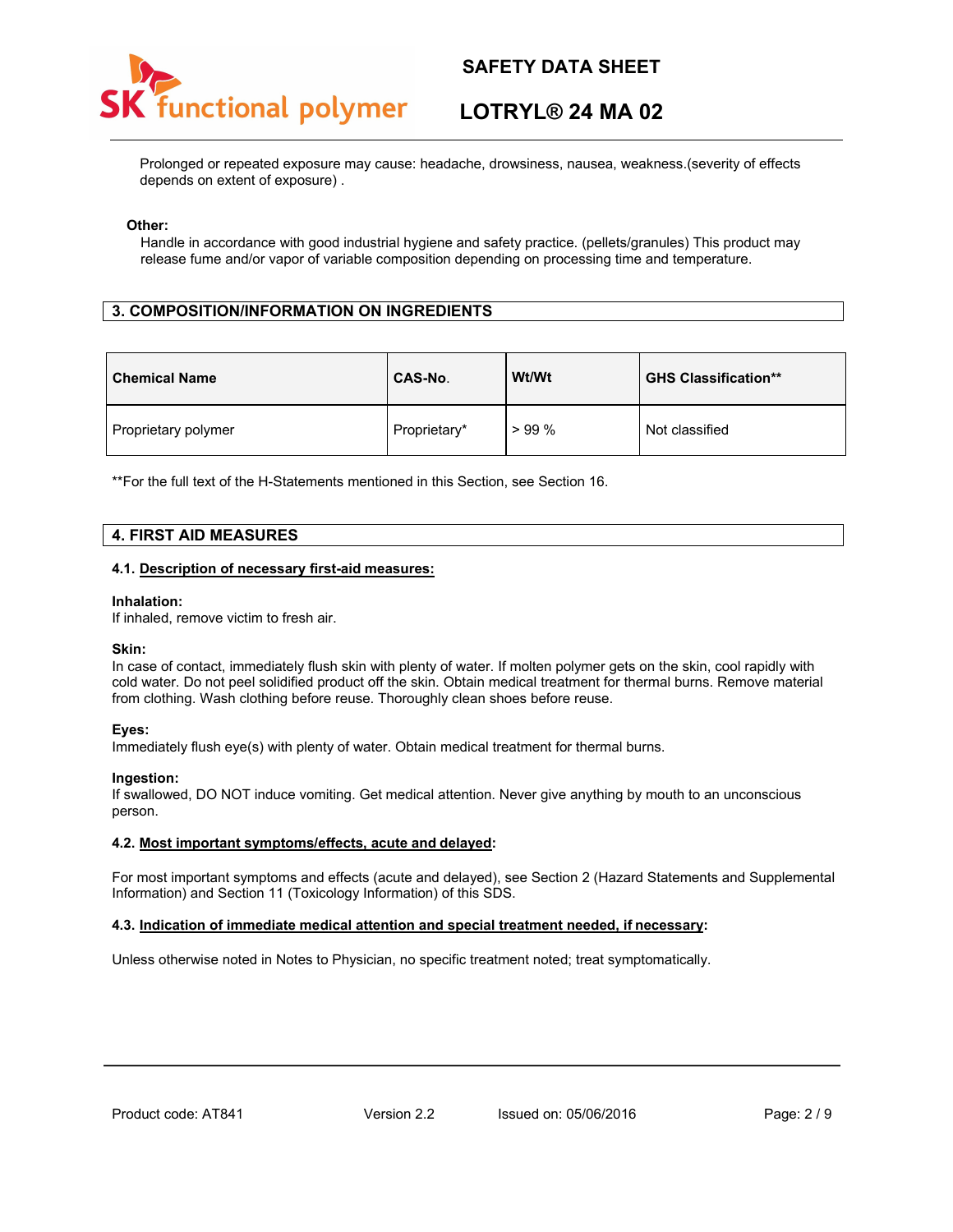

# **LOTRYL® 24 MA 02**

## **5. FIREFIGHTING MEASURES**

#### **Extinguishing media (suitable):**

Water spray, Carbon dioxide (CO2), Foam, Dry chemical

#### **Protective equipment:**

Fire fighters and others who may be exposed to products of combustion should wear full fire fighting turn out gear (full Bunker Gear) and self-contained breathing apparatus (pressure demand / NIOSH approved or equivalent).

#### **Further firefighting advice:**

Fire fighting equipment should be thoroughly decontaminated after use.

#### **Fire and explosion hazards:**

When burned, the following hazardous products of combustion can occur: Carbon oxides Hazardous organic compounds

## **6. ACCIDENTAL RELEASE MEASURES**

#### **Personal precautions, Emergency procedures, Methods and materials for containment/clean-up:**

Prevent further leakage or spillage if you can do so without risk. Ventilate the area. Sweep up and shovel into suitable properly labeled containers for prompt disposal. Possible fall hazard – floor may become slippery from leakage/spillage of product. Avoid dispersal of spilled material and runoff and contact with soil, waterways, drains and sewers. Consult a regulatory specialist to determine appropriate state or local reporting requirements, for assistance in waste characterization and/or hazardous waste disposal and other requirements listed in pertinent environmental permits.

#### **Protective equipment:**

Appropriate personal protective equipment is set forth in Section 8.

## **7. HANDLING AND STORAGE**

#### **Handling**

#### **General information on handling:**

Avoid breathing dust. Avoid breathing processing fumes or vapors. Handle in accordance with good industrial hygiene and safety practices. These practices include avoiding unnecessary exposure and removal of material from eyes, skin, and clothing.

#### **Storage**

#### **General information on storage conditions:**

Keep in a dry, cool place. Store in closed containers, in a secure area to prevent container damage and subsequent spillage. Store away from moisture and heat to maintain the technical properties of the product.

#### **Storage stability – Remarks:**

Stable under recommended storage conditions.

# **Storage incompatibility – General:**

None known.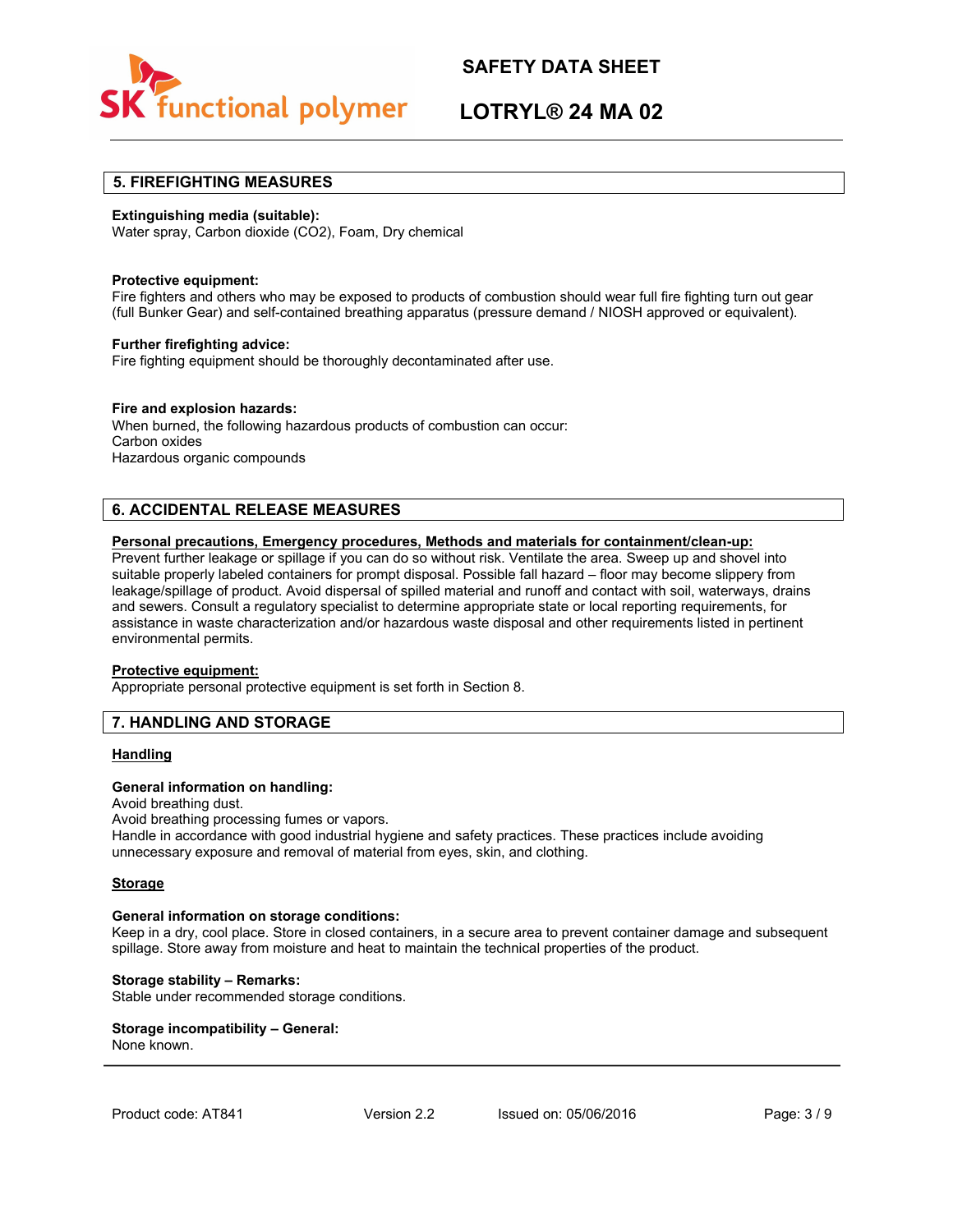

# **LOTRYL® 24 MA 02**

## **8. EXPOSURE CONTROLS/PERSONAL PROTECTION**

#### **Airborne Exposure Guidelines:**

#### **Particles Not Otherwise Specified / Nuisance Dust (Proprietary)**

US. ACGIH Threshold Limit Values

| Form:                 | Inhalable particles.  |
|-----------------------|-----------------------|
| Time weighted average | 10 mg/m $3$           |
| Form:                 | Respirable particles. |
| Time weighted average | $3 \text{ mg/m}$      |

US. OSHA Table Z-1 Limits for Air Contaminants (29 CFR 1910.1000)

| п<br>г<br>L.<br>۰. |  |
|--------------------|--|
|                    |  |

**Form:** Respirable fraction.  $5$  mg/m $3$ 

**Form:** Total dust<br> **PEL:** 15 ma/m3 15 mg/m3

US. OSHA Table Z-3 (29 CFR 1910.1000)

| Form:                 | Respirable fraction.                           |
|-----------------------|------------------------------------------------|
| Time weighted average | 15 millions of particles per cubic foot of air |
| Form:                 | Total dust                                     |
| Time weighted average | 50 millions of particles per cubic foot of air |
| Form:                 | Respirable fraction.                           |
| Time weighted average | $5 \text{ mg/m}$                               |
| Form:                 | Total dust                                     |
| Time weighted average | $15 \text{ mg/m}$                              |

Only those components with exposure limits are printed in this section. Limits with skin contact designation above have skin contact effect. Air sampling alone is insufficient to accurately quantitate exposure. Measures to prevent significant cutaneous absorption may be required. Limits with a sensitizer designation above mean that exposure to this material may cause allergic reactions.

#### **Engineering controls:**

Investigate engineering techniques to reduce exposures below airborne exposure limits or to otherwise reduce exposures. Provide ventilation if necessary to minimize exposures or to control exposure levels to below airborne exposure limits (if applicable see above).If practical, use local mechanical exhaust ventilation at sources of air contamination such as open process equipment.

#### **Respiratory protection:**

Avoid breathing dust. Avoid breathing processing fumes or vapors. Where airborne exposure is likely or airborne exposure limits are exceeded (if applicable, see above), use NIOSH approved respiratory protection equipment appropriate to the material and/or its components and substances released during processing. Consult respirator manufacturer to determine appropriate type equipment for a given application. Observe respirator use limitations specified by NIOSH or the manufacturer. For emergency and other conditions where there may be a potential for significant exposure or where exposure limit may be significantly exceeded, use an approved full face positive-pressure, self-contained breathing apparatus or positive-pressure airline with auxiliary self-contained air supply. Respiratory protection programs must comply with 29 CFR § 1910.134.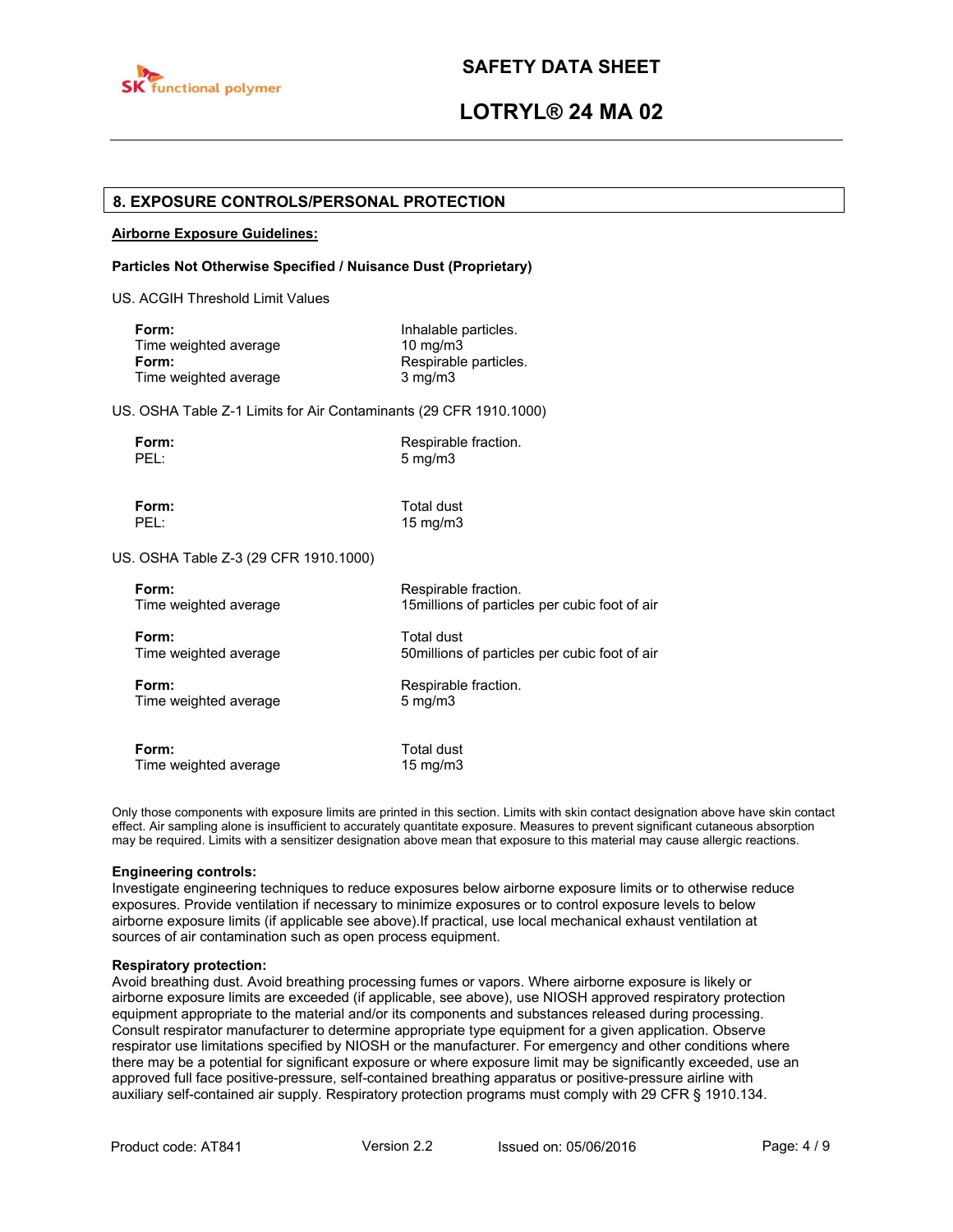

# **LOTRYL® 24 MA 02**

## **Skin protection:**

Processing of this product releases vapors or fumes which may cause skin irritation. Minimize skin contamination by following good industrial hygiene practice. Wearing protective gloves is recommended. Wash hands and contaminated skin thoroughly after contact with processing fumes or vapors. Wash thoroughly after handling.

#### **Eye protection:**

Use good industrial practice to avoid eye contact. Processing of this product releases vapors or fumes which may cause eye irritation. Where eye contact may be likely, wear chemical goggles and have eye flushing equipment available.

| 9. PHYSICAL AND CHEMICAL PROPERTIES       |                            |
|-------------------------------------------|----------------------------|
| Color:                                    | white                      |
| <b>Physical state:</b>                    | solid                      |
| Form:                                     | pellets                    |
| Odor:                                     | ester-like                 |
| Odor threshold:                           | No data available          |
| <b>Flash point</b>                        | No data available          |
| <b>Auto-ignition</b><br>temperature:      | No data available          |
| Lower flammable limit<br>$(LFL)$ :        | No data available          |
| <b>Upper flammable limit</b><br>$(UFL)$ : | No data available          |
| pH:                                       | No data available          |
| Density:                                  | 900 - 950 kg/m3            |
| Vapor pressure:                           | No data available          |
| Vapor density:                            | NoNdedatavaviableble       |
| <b>Boiling range:</b>                     | NoNdo attanava via blabble |
| <b>Melting point/range:</b>               | $<$ diregit $(< 80 °C)$    |
| Freezing point:                           | No data available.         |
| <b>Evaporation rate:</b>                  | No data available.         |
| Solubility in water:                      | Insoluible                 |
| Viscosity, dynamic                        | No data available.         |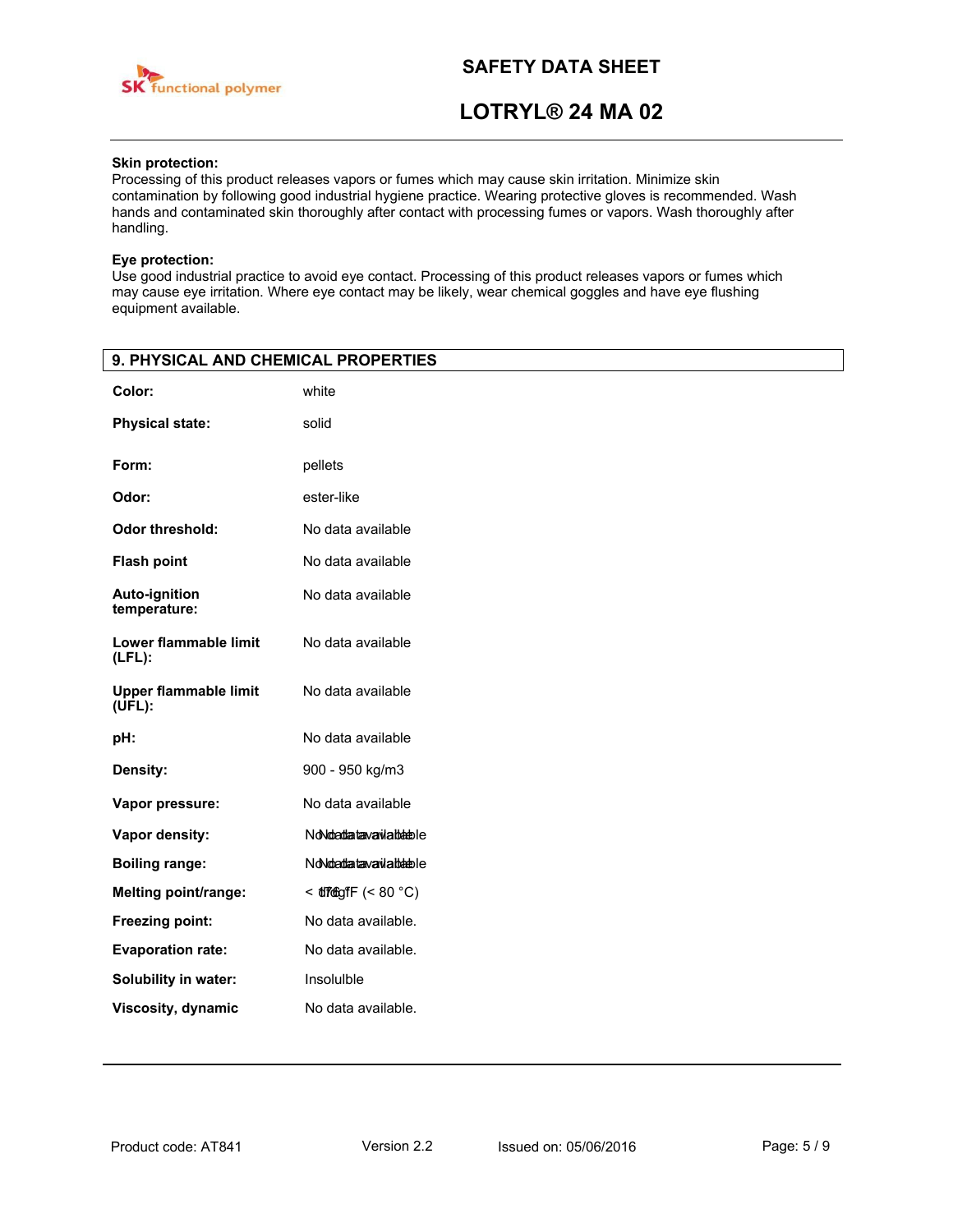

# **LOTRYL® 24 MA 02**

| <b>Oil/water partition</b><br>coefficient: | No data available                   |  |
|--------------------------------------------|-------------------------------------|--|
| <b>Thermal decomposition</b>               | $>662$ °F ( $>350$ °C)              |  |
| <b>Flammability:</b>                       | See GHS Classification in Section 2 |  |

# **10. STABILITY AND REACTIVITY**

#### **Stability:**

The product is stable under normal handling and storage conditions.

#### **Hazardous reactions:**

Hazardous polymerization does not occur.

#### **Materials to avoid:**

None known.

#### **Conditions / hazards to avoid:**

Avoid storing in moist and warm conditions. (to maintain the technical properties of the product). See Hazardous Decomposition Products below.

#### **Hazardous decomposition products:**

Thermal decomposition giving toxic, flammable, and / or corrosive products: Carbon oxides Acrylates Methacrylates Hazardous organic compounds

## **11. TOXICOLOGICAL INFORMATION**

Data on this material and/or a similar material are summarized below.

## **Data for Proprietary polymer (Proprietary)**

#### **Other information**

The information presented is from representative materials in this chemical class. The results may vary depending on the test substance. Effects due to processing releases or residual monomer: Possible cross sensitization with other acrylates and methacrylates

## **12. ECOLOGICAL INFORMATION**

## **Chemical Fate and Pathway**

No data are available.

#### **Ecotoxicology**

No data are available.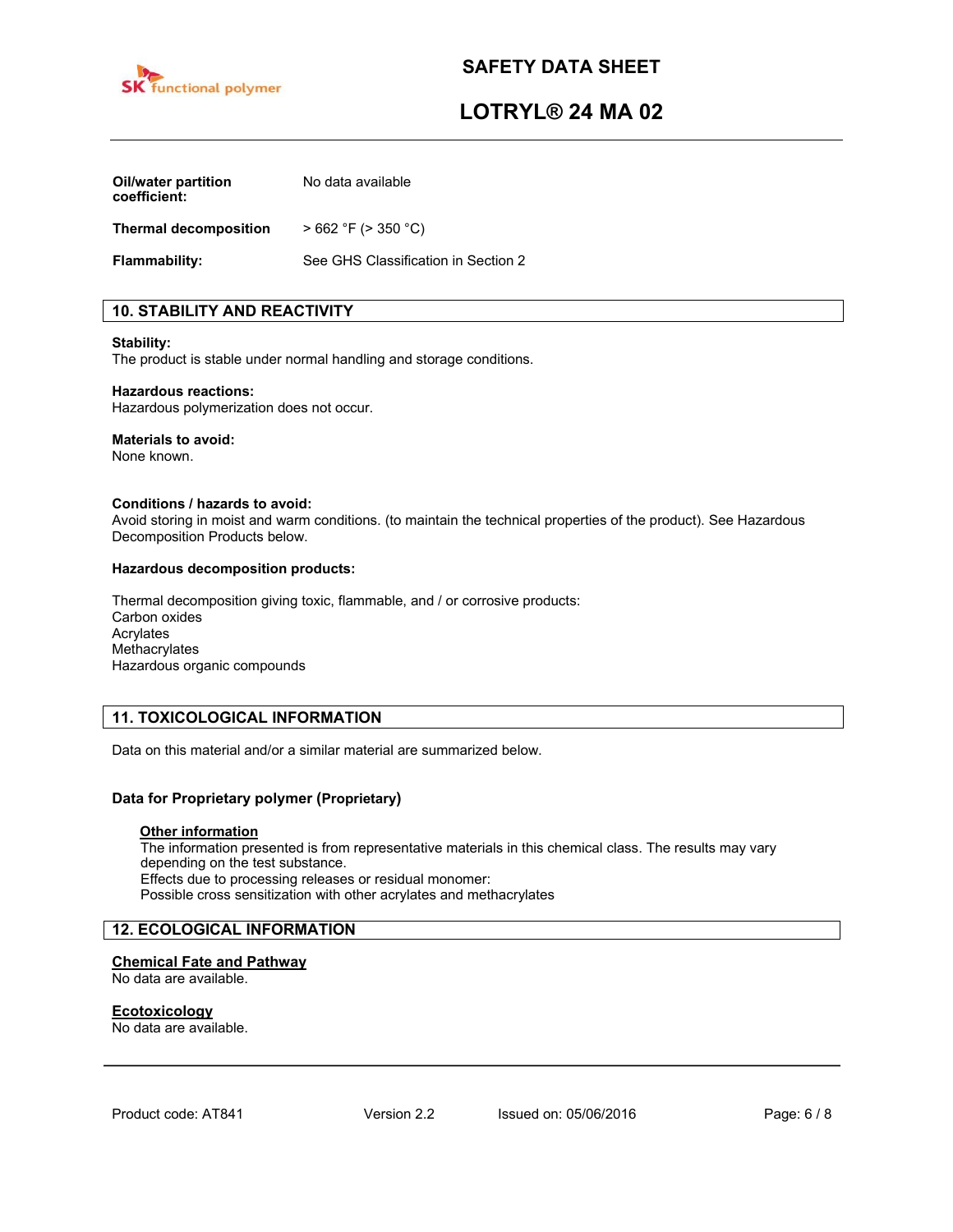

# **LOTRYL® 24 MA 02**

## **13. DISPOSAL CONSIDERATIONS**

#### **Waste disposal:**

Where possible recycling is preferred to disposal or incineration. If recycling is not an option, incinerate or dispose of in accordance with federal, state, and local regulations. Pigmented, filled and/or solvent laden product may require special disposal practices in accordance with federal, state and local regulations. Consult a regulatory specialist to determine appropriate state or local reporting requirements, for assistance in waste characterization and/or hazardous waste disposal and other requirements listed in pertinent environmental permits. Note: Chemical additions to, processing of, or otherwise altering this material may make this waste management information incomplete, inaccurate, or otherwise inappropriate. Furthermore, state and local waste disposal requirements may be more restrictive or otherwise different from federal laws and regulations.

# **14. TRANSPORT INFORMATION**

#### **US Department of Transportation (DOT):** not regulated

#### **International Maritime Dangerous Goods Code (IMDG):** not regulated

## **15. REGULATORY INFORMATION**

#### **Chemical Inventory Status**

| <b>FINFCS</b> | Conforms to                                                      |
|---------------|------------------------------------------------------------------|
| TSCA          | The components of this product are all on<br>the TSCA Inventory. |
| <b>DSL</b>    | All components of this product are on the<br>Canadian DSL        |
| IECSC (CN)    | Conforms to                                                      |
| ENCS (JP)     | Conforms to                                                      |
| ISHL (JP)     | Conforms to                                                      |
| KECI (KR)     | Conforms to                                                      |
| PICCS (PH)    | Conforms to                                                      |
| <b>AICS</b>   | Conforms to                                                      |
|               |                                                                  |

#### **United States – Federal Regulations**

#### **SARA Title III – Section 302 Extremely Hazardous Chemicals:**

The components in this product are either not SARA Section 302 regulated or regulated but present in negligible concentrations.